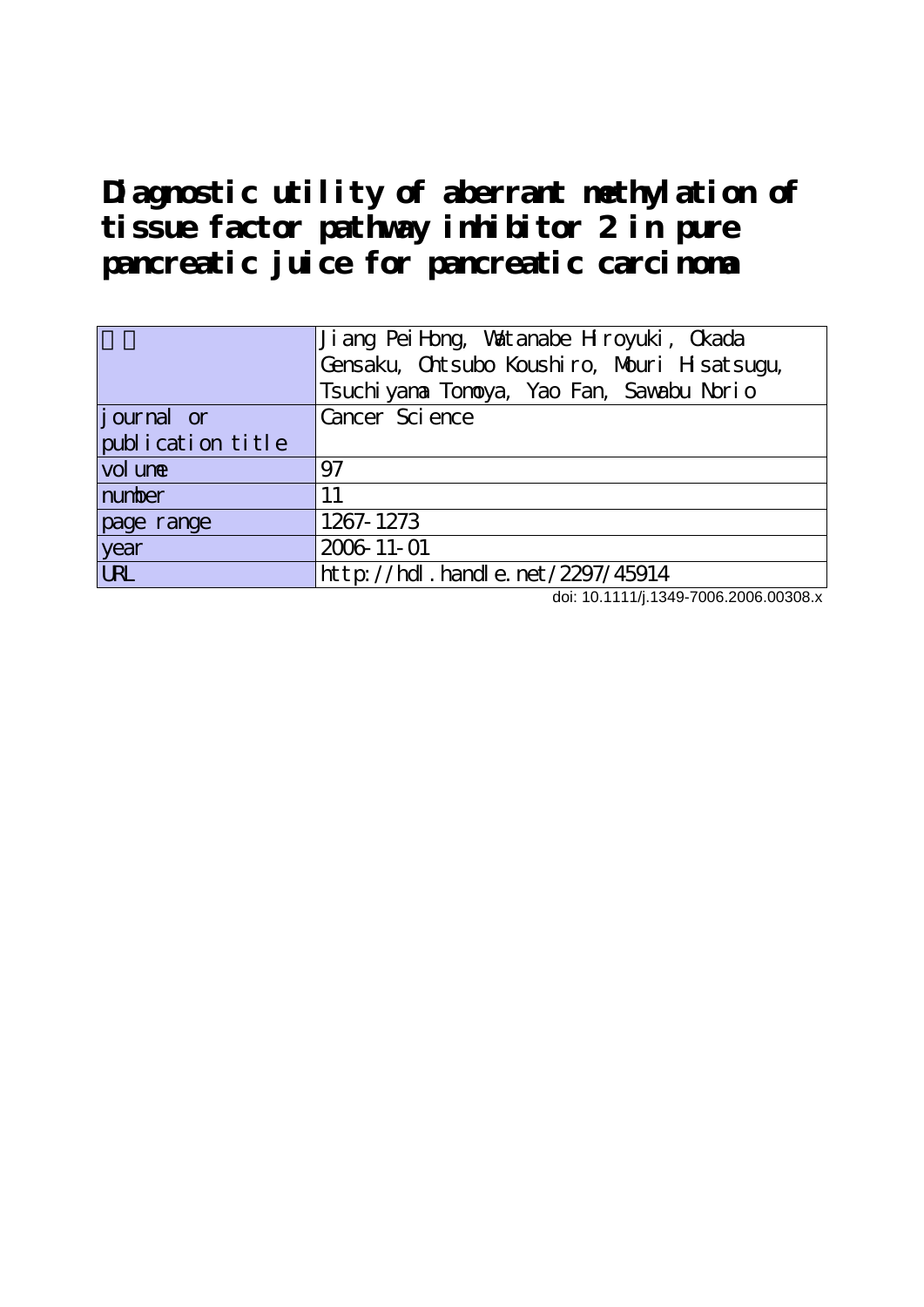# **Diagnostic utility of aberrant methylation of tissue factor pathway inhibitor 2 in pure pancreatic juice for pancreatic carcinoma**

PeiHong Jiang, Hiroyuki Watanabe,<sup>1</sup> Gensaku Okada, Koushiro Ohtsubo, Hisatsugu Mouri, Tomoya Tsuchiyama, **Fan Yao and Norio Sawabu**

Department of Internal Medicine and Medical Oncology, Cancer Research Institute, Kanazawa University, 13-1 Takara-machi, Kanazawa 920-8641, Japan

(Received May 9 2006/Revised July 10 2006/Accepted July 22 2006/Online publication September 1, 2006)

**The tissue factor pathway inhibitor 2 (TFPI-2) is a Kunitz-type serine proteinase inhibitor. Recently, the aberrant methylation of** *TFPI-2* **was detected frequently in pancreatic carcinoma (PCa) tissues but not in normal pancreatic tissues. We analyzed the aberrant methylation of** *TFPI-2* **in the pure pancreatic juice (PPJ) aspirated endoscopically from patients with various pancreatic diseases. Using the highly sensitive methylation-specific polymerase chain reaction (MSP) and quantitative MSP (Q-MSP) assay, we investigated the aberrant methylation of** *TFPI-2* **in nine human PCa cell lines and in the PPJ from patients with PCa, intraductal papillary mucinous neoplasms (IPMN) and chronic pancreatitis (CP). The incidence of aberrant** *TFPI-2* **methylation was seven (77.8%) of nine PCa cell lines by Q-MSP. In cell lines, the expression of TFPI-2 mRNA by quantitative reverse transcription–polymerase chain reaction showed an inverse correlation to the aberrant methylation of** *TFPI-2***. The incidence of aberrant** *TFPI-2* **methylation in the PPJ was 21 (58.3%) of 36 PCa patients, three (17.6%) of 17 IPMN and one (4.8%) of 21 CP by MSP assay. Using a suitable cut-off value of 2.5 according to the receiver operating characteristic curve, the incidence of aberrant** *TFPI-2* **methylation in the PPJ by real-time MSP was 18 (62.1%) of 29 PCa patients, one (5.1%) of 17 IPMN and three (14.3%) of 21 CP, respectively. The incidence of quantitative** *TFPI-2* **hypermethylation in the PPJ with PCa was significantly higher than that with IPMN (***P <* **0.001) or CP (***P <* **0.001). Moreover, the aberrant methylation rate of** *TFPI-2* **in the PPJ was 100%, as observed (6/6) in the PCa patients with liver metastasis, and 86.7% (26/30) in stages IVa + IVb of PCa by Q-MSP assay. These results suggest that promoter methylation of** *TFPI-2* **in the PPJ may be a useful marker in the diagnosis and progression of PCa using an endoscopically feasible approach. (***Cancer Sci* **2006; 97: 1267–1273)**

Pancreatic ductal adenocarcinoma has a poor prognosis with an overall 5-year survival rate ranging from  $0.4\%^{(1)}$  to  $4\%^{(2)}$ ; it is one of the top 10 causes of cancer death in the industrialized world.<sup>(3,4)</sup> Even in patients with PCa that underwent curative surgical resection, the 5-year survival rate was 21% among patients who received chemotherapy and 8% among patients who did not receive chemotherapy.<sup> $(5)$ </sup> This is due both to the inherently aggressive biology of the disease and to its late diagnosis in most cases. Today, the diagnostic ability for fairly large PCa has improved markedly.<sup>(6)</sup> However, the number of patients with radical resection of PCa is still small and there are many cases in which differentiating a malignant lesion of the pancreas from a benign one is difficult. Although clinical doctors are able to use ultrasound sonography, computed tomography and endoscopic retrograde cholangio-pancreatography to characterize early pancreatic cancer from CP and IPMN, the diagnostic specificity is not sufficient to differentiate benign and malignant pancreatic tumors when the pancreatic tumor is small. Difficulty in obtaining a biopsy specimen in PCa, unlike in gastrointestinal cancer, and the low diagnostic ability in the cytology of pancreatic juice may be major factors for such diagnostic difficulty. Recently, the detection of specific tumor markers in PPJ has become attractive in the diagnosis of pancreatic diseases.

Based on information obtained from recent molecular biological studies on carcinogenesis, the activation of oncogenes or loss of function of tumor suppressor genes (a part of which is due to aberrant methylation) has been clarified to participate in tumor development and progression.(6,7) The oncogene K-*ras* and tumor suppressor gene *p53* have been researched widely all over the world.<sup>(8,9)</sup> Although the oncogene and tumor suppressor gene play a critical role in tumor diagnosis, they are insufficiently specific or sensitive to improve the diagnosis of PCa. Recently, aberrant methylations of tumor-related genes are attractive in the tumor marker investigation. In human cancers, CpG island methylation occurs aberrantly and is associated with the inappropriate silencing of tumor suppressor genes and other genes that function in the suppression of malignant phenotypes.(10,11) Methylation-mediated silencing contributes to malignant progression and has been implicated in the inactivation of genes involved in tumor suppression.

The molecular markers in human PPJ are thought to be accurate predictors of the early diagnosis of pancreatic disease because PPJ has a high concentration of DNA, RNA and protein released from PCa compared with other clinical sources, such as the serum. We have previously reported the usefulness of analyzing K-*ras* and *p53* mutations in the supernatant and sediment of PPJ for the diagnosis of PCa.(12–21) The frequency of K-*ras* mutations in PCa tissue ranges from 70% to almost 100%. The incidence of KRM in PPJ from patients with PCa was over 80% using a sensitive method, such as mutant allele-specific amplification. However, KRM was observed in 28% of PPJ from the patients with CP. Many other studies also reported the frequent presence (20–30%) of KRM in PPJ from non-cancerous diseases with conditions such as CP and IPMN, raising questions as to the cancer specificity of this marker. A qualitative analysis of KRM in PPJ is unsuitable for definite diagnosis of PCa but is appropriate for PCa screening. In contrast, a hybridization protection assay using acridinium ester-labeled DNA probes can quantitatively determine the KRM in PPJ. Using this method, quantitative analysis of KRM in PPJ may be useful for differentiating PCa from CP by using a suitable cut-off value. Although

<sup>1</sup> To whom correspondence should be addressed.

E-mail: watahiro@kenroku.kanazawa-u.ac.jp Abbreviations: CP, chronic pancreatitis; ECM, extracellular matrix; IPMN, intraductal papillary mucinous neoplasm; KRM, K-*ras* mutation at codon 12; MMP, matrix met-alloproteinase; MSP, methylation-specific PCR; PCa, pancreatic adenocarcinoma; PCR, polymerase chain reaction; PPJ, pure pancreatic juice; Q-MSP, quantitative methylation-specific PCR; RT, reverse transcription; PCR-SSCP, PCR-single strand conformation polymorphism; TFPI-2, tissue factor pathway inhibitor 2; Tm, melting temperature.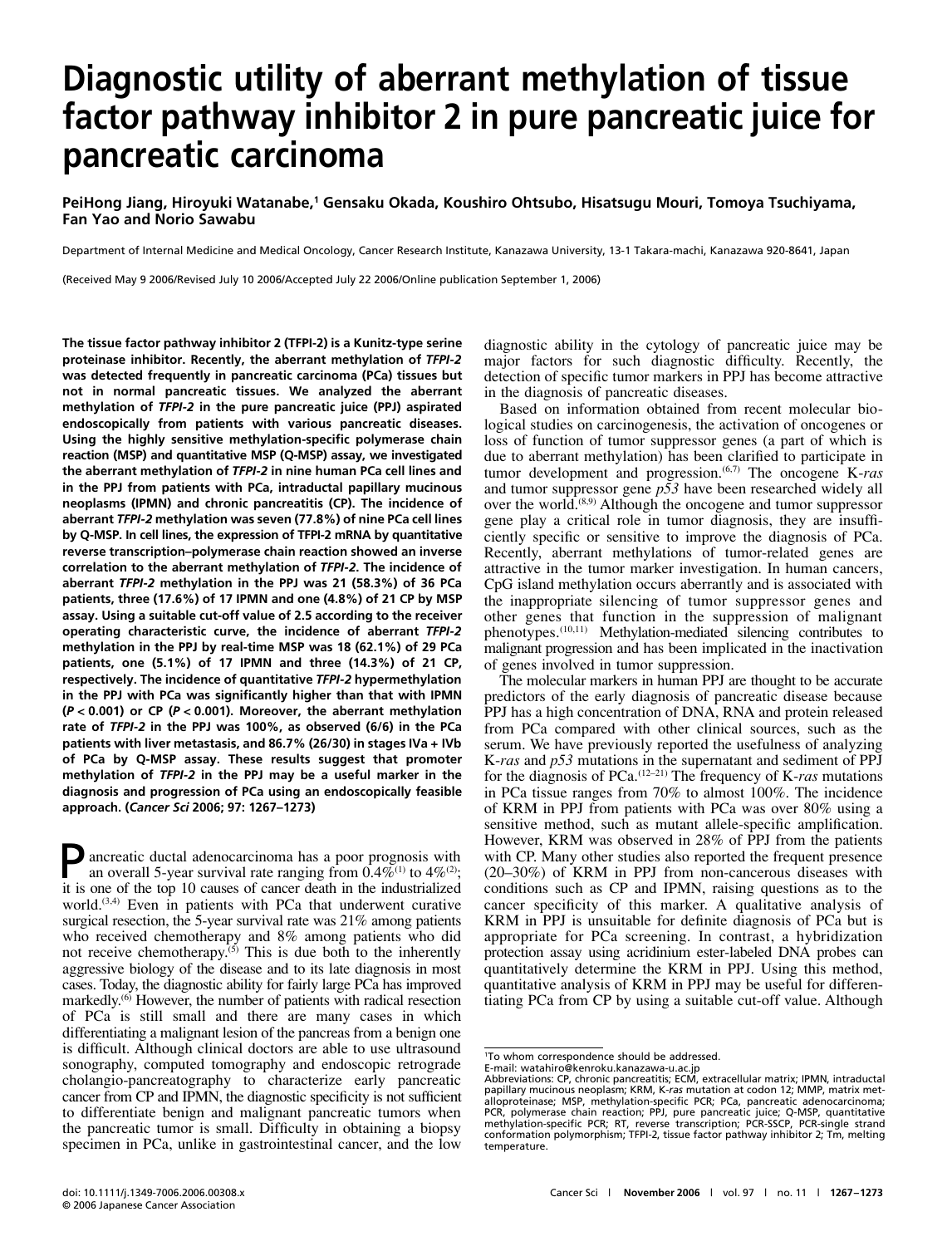the frequency of *p53* mutations has been reported to be 40–76% in PCa tissues, in our previous report, *p53* mutations were found in 42% of PPJ sediment from the patients of PCa examined by PCR-SSCP and direct sequencing, but were not detectable in PPJ from 16 CP and four adenoma patients, suggesting that specificity of *p53* mutation is very high for PCa. However, the sensitivity of *p53* mutation in PPJ was not so high. Therefore, such genetic analyses seem to be limited by relatively high false positives or insufficient sensitivity. Therefore, a new reliable marker is needed for the diagnosis of PCa.

Tissue factor pathway inhibitor-2, a structural analog of TFPI, is a 32-kDa Kunitz-type serine proteinase inhibitor that inhibits plasmin, trypsin, chymotrypsin, cathepsin G and plasma kallikrein, and has also been shown to reduce tumor invasion and metastasis.(22–26) The human *TFPI-2* gene is located on chromosome 7q22 and its promoter contains a CpG island region of 220 bp that spans exon 1 and three transcription initiation sites. Recombinant TFPI-2 inhibits the plasmin-mediated matrigel and the degradation of ECM in a dose-dependent manner.<sup>(23)</sup> The amino terminal sequence and molecular cloning of the cDNA revealed that TFPI-2 is identical to retinal pigment epithelial cell factor-1 and placental protein  $5^{(24)}$  TFPI-2 is expressed abundantly in full-term placenta and widely in a variety of adult human tissues such as liver, skeletal, muscle, heart, kidney and pancreas.<sup>(25)</sup> TFPI-2 effectively decreases the activation of MMP-1, MMP-3 and MMP-9, and reduces the invasive potential of several tumor cells including HT-1080 fibrosarcoma cells and urokinasecharged Hela cells.<sup>(26)</sup> TFPI-2 mRNA was induced after demethylation and histone deacetylation inhibition treatment *in vitro.*(27,28) Aberrant methylation has been suggested as a possible mechanism for the loss of TFPI-2 expression in tumor cell lines. Steiner *et al*. reported that 5-Aza 2′-deoxycytidine/depsipeptide FK228 treatment induced TFPI-2 expression in CALU-6 and H460 lung cancer cells.(27) *TFPI-2* promoter methylation was observed in 20% (1/5) of pulmonary adenocarcinomas, and 100% (7/7) of esophageal adenocarcinomas. Sato *et al*. reported that aberrant methylation of *TFPI-2* was detected in 73% of PCa xenografts and primary PCa.(29) Hypermethylation of *TFPI-2* was also detected in 57% of the PPJ obtained at surgery from PCa patients and none of the benign pancreatic disorder patients by MSP assay.

Previous studies implied that *TFPI-2* is frequently silenced in carcinoma because of hypermethylation and deacetylation. The aim of the present study was to analyze the aberrant methylation of *TFPI-2* in PPJ aspirated by an endoscopically feasible approach from patients with various pancreatic disorders and to evaluate its tumor marker value in the diagnosis and prognosis of PCa.

#### **Materials and Methods**

**Pancreatic caner cell lines.** Nine human pancreatic cancer cell lines were used in this research. The six human PCa cell lines (KLM-1, PK-45H, PK-59, PK-1, PK-8 and PK-9) were provided by the Cell Resource Center for Biomedical Research Institute of Development Aging and Cancer Bank, Tohoku University (Sendai, Japan). The human PCa cell line Mia-PaCa-2 was provided by the Cell Bank at the Riken Bioresource Center (Tsukuba, Ibaragi, Japan). The two human PCa cell lines PANC-1 and BxPC-3 were purchased from Dainippon Pharmaceutical Company (Osaka, Japan). PANC-1 and Mia-PaCa-2 were cultured and maintained in Dulbecco's modified Eagle's medium with 10% fetal bovine serum, penicillin G (100 U/mL) and kanamycin sulfate (100 µg/mL). KLM-1, PK-45H, PK-59, PK-1, PK-8, PK-9 and BxPC-3 cells were cultured and maintained in RPMI-1640 with 10% fetal bovine serum, penicillin and kanamycin at  $37^{\circ}$ C in a  $5\%$  CO<sub>2</sub>, 95% air atmosphere.

**Human pancreatic diseases samples.** The PPJ samples from 36 patients with PCa, 10 with malignant IPMN, seven with benign

**Table 1. Characterization of enrolled patients with pancreatic diseases**

| <b>Disease</b> |    | Total no. cases Mean age (years) | Sex  |        |
|----------------|----|----------------------------------|------|--------|
|                |    |                                  | male | Female |
| PCa            | 36 | $62.7 \pm 12.3$                  | 28   | 8      |
| Malignant IPMN | 10 | $68.5 \pm 8.2$                   | 8    | 2      |
| Benign IPMN    |    | $69.3 \pm 6.6$                   | 5    | 2      |
| СP             | 21 | $58.7 \pm 13.3$                  | 15   | 6      |

CP, chronic pancreatitis; IPMN, intraductal papillary mucinous neoplasm; PCa, pancreatic adenocarcinoma.

IPMN and 21 with CP were investigated in the present study (Table 1). The patients were diagnosed and treated at the Department of Internal Medicine, Cancer Research Institute Hospital, Kanazawa University and Kanazawa University Hospital, and its affiliated facilities in Japan from 1993 to 2005. Informed consent for this study was obtained from all of the patients. Ultrasound sonography, computed tomography and endoscopic retrograde cholangio-pancreatography were carried out in all cases. Diagnosis of the disease was confirmed based on the results of these modalities and laboratory data, including elevation of serum tumor markers, such as CA19-9 and CEA. Twenty PCa tumors were confirmed histologically at the time of operation or biopsy under endoscopic ultrasonography. The remaining 16 pancreatic tumors, which were not examined histologically, showed findings compatible with PCa on ultrasound sonography, computed tomography and endoscopic retrograde cholangio-pancreatography, and these patients died of PCa within 6–18 months of diagnosis with a compatible clinical course. As shown in Table 1, the mean ages of the PCa, malignant IPMN, benign IPMN and CP groups were  $62.7 \pm 12.3$  years,  $68.5 \pm 8.2$  years,  $69.3 \pm 6.6$  years and  $58.7 \pm 13.3$  years, respectively. There was no significant difference in age between the two groups. The staging of PCa was determined according to various diagnostic modalities or by operation according to the TNM Classification of Pancreatic Carcinoma as set out by the International Union Against Cancer.(30) The diagnosis of IPMN was made according to the classification of the Armed Forces Institute of Pathology.(31)

The patients with IPMN were divided into two groups: a malignant group and a benign group. Clinically tentative definitions of malignant IPMN were required for at least one of three conditions under various modalities described below: (1) diameter of the main pancreatic duct more than 7 mm; (2) size of the cystic lesions more than 30 mm; (3) mural nodule more than 6 mm in size; or (4) borderline lesion or carcinoma histologically confirmed with operative materials. However, the benign IPMN did not satisfy any condition described above or show hyperplasia and adenoma was confirmed histologically with surgical materials. Finally, 10 patients were judged as malignant IPMN (including two with operation) and seven as benign IPMN (including one with operation). The diagnosis of CP was based on the clinical diagnostic curative of the Japan Pancreas Society.<sup>(32)</sup> The 21 patients with CP were classified as definite based on the clinical diagnostic curative and were also followed up over a 12-month period with no clinical detection of the PCa tumor.

**Pure pancreatic juice samples.** Pure pancreatic juice was collected using a duodenal endoscope (JF-10, JF-230, JF-240; Olympus, Tokyo, Japan) in the fasting state through a cannula inserted into the orifice of the papilla vater under stimulation with intravenous secretin (1 unit/kg), as described previously,<sup>(8)</sup> and stored at −80°C until use for genetic analysis.

**DNA extraction.** DNA extraction of PPJ, PCa cell lines, and primary PCa tissues was carried out using standard methods with a phenol–chloroform mixture, and precipitated with ethanol.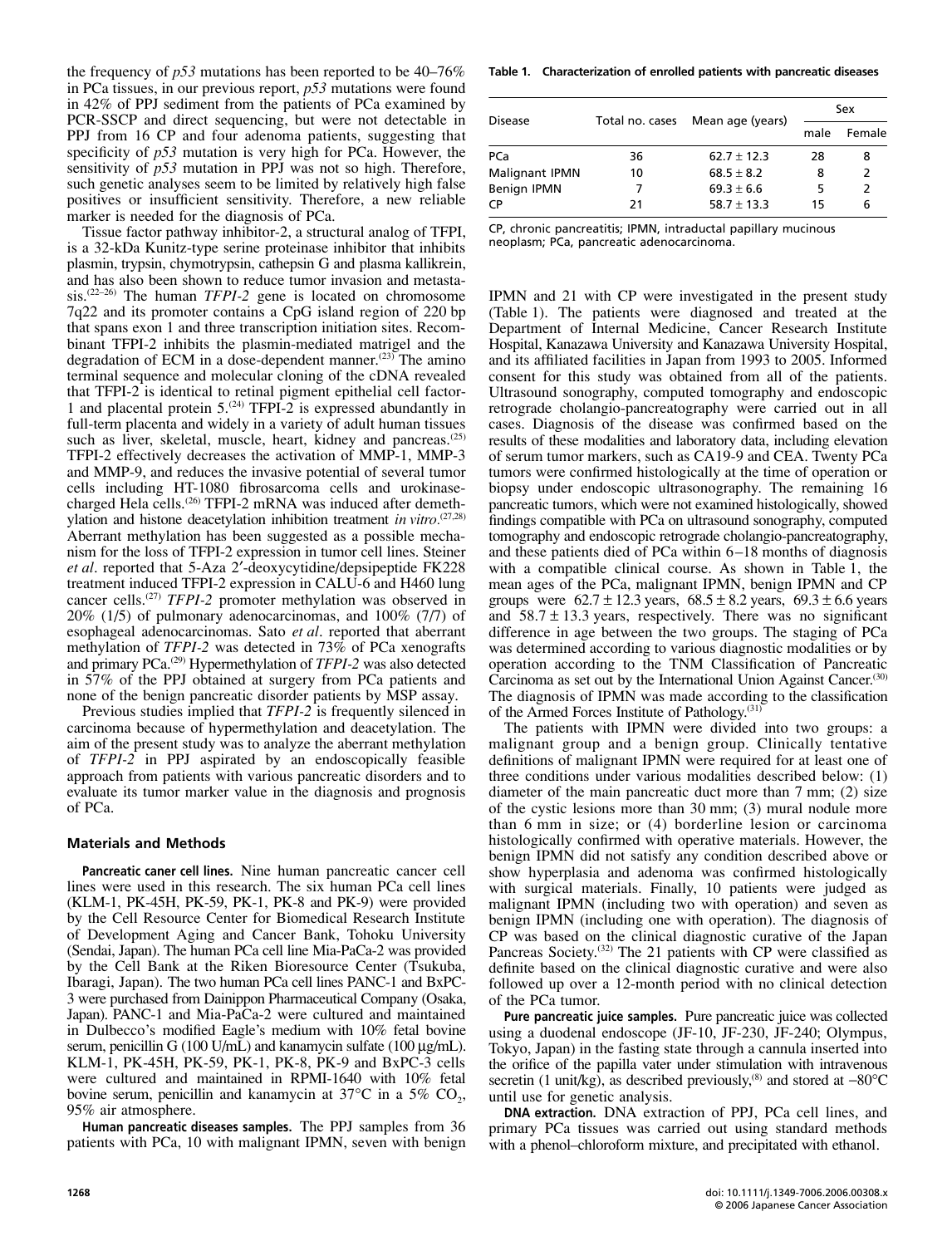**RNA isolation and real-time RT-PCR.** Total RNA was extracted from PCa cells using a SV Total RNA Isolation System kit (Promega, Madison, WI, USA). RNA concentrations were determined using spectrophotometry. RT was carried out using a PowerScript Reverse Transcriptase kit (Clontech Laboratories, Palo Alto, CA, USA). First-strand cDNA was synthesized from 8 µg of total RNA at 65°C for 5 min after RT; incubation at 42°C for 60 min activated the reverse transcriptase and the reaction was terminated with heating at 70°C for 25 min. The expression of TFPI-2 mRNA in the PC cell lines was carried out using the LightCycler real-time PCR apparatus (Roche Diagnostics, Mannheim, Germany) and LightCycler Fast Start DNA Master SYBR Green I (Roche Diagnostics), as described by the manufacturer. The primers of *TFPI-2* for RT-PCR were 5′-CCAGATGAAGCTACTTGTATG-3′ for the sense primer and 5′-GCACATGCACGTTTGCAATC-3′ for the antisense primer, in accordance with a previous report.<sup> $(29)$ </sup> The conditions for the real-time RT-PCR reactions were denaturation at 95°C for 10 s, annealing at  $63^{\circ}$ C for 8 s and elongation at  $72^{\circ}$ C for 15 s. Melting curves were obtained using the LightCycler 3.5 program. Samples with a similar Tm to the standard BxPC-3 cell line cDNA were judged as a positive result for TFPI-2 mRNA. 18S was used as an internal control.

**Bisulfite modification and MSP.** DNA samples were treated with sodium bisulfite for 16 h at 50°C and purified using a CpGenome DNA modification kit (Chemicon International, Temecula, CA, USA). MSP primers for *TFPI-2* were designed as: unmethylation forward, 5'-GGATGTTTGTTTTGTATAAAGTG-3', and reverse, 5′-AAACATCCAAAAAAACACCTAAC-3′, producing an 89 bp fragment; methylation forward, 5′-TTTCGTATAAAGCGGG TATTC-3′, and reverse, 5′-ACGACCCGCTAAACAAAACG-3′, producing a 95-bp fragment.<sup>(29)</sup> Each MSP reaction incorporated 1 µg of bisulfite-treated DNA as a template, 10 pmol/L of each primer, 100 pmol/L deoxynucleoside triphosphate, 10× PCR buffer, and 1 unit of *Taq* polymerase in a final reaction volume of 20 µL. The cycle conditions were as follows: (1)  $95^{\circ}$ C for 5 min; (2) 35 cycles of 95 $\degree$ C for 20 s, 58 $\degree$ C for 20 s, and 72 $\degree$ C for 30 s; and (3) 72°C for 4 min. Aliquots (8 µL) of MSP products were analyzed with 3% agarose gel electrophoresis and visualized with SYBR Gold (Molecular Probes, Eugene, OR, USA) at a 10 000× dilution in dimethylsulfoxide, and exposed to ultraviolet 312-nm light.

**Real-time Q-MSP.** Bisulfite-modified DNA  $(2 \mu L)$  was used for fluorescence-based Q-MSP using the LightCycler real-time PCR apparatus, and Light Cycler Fast Start DNA Master SYBR Green I was used as described by the manufacturer. The methylation-specific primers for *TFPI-2* were used in the same way as for the MSP assay. The conditions for the Q-MSP reactions were: denaturation at 95°C for 10 s, annealing at 58°C for 10 s and elongation at 72°C for 4 s. The LightCycler 3.5 program provided by the manufacturer carried out the melting curve. The samples with similar Tm to the standard PK-9 methylation cDNA were judged as being positive for aberrant methylation of *TFPI-2*. For the internal reference gene *MYOD1*, the primers were designed to amplify and detect a region of the gene that is devoid of CpG nucleotides. Thus, amplification of *MYOD1* by quantitative real-time MSP occurs independently of its methylation status, whereas the amplification of *TFPI-2* is proportional to the degree of cytosine methylation within the *TFPI-2* promoter. The methylation ratio was defined as the ratio of the fluorescence signal for the real-time Q-MSP of *TFPI-2* generated by SYBR Green I, to those of the converted *MYOD1* templates that were fully methylated at the primer site.<sup>(33)</sup> Realtime Q-MSP primers for *MYOD1* were designed as methylation forward, 5′-CCAACTCCAAATCCCCTCTCTAT-3′, and reverse, 5′-TGATTAATTTAGATTGGGTTTAGAGAAGGA-3′ (gene bank: AF027148), in accordance with a previous report.<sup>(34)</sup>

**Statistical methods.** Experimental results were expressed as the mean ± SEM. The difference between the means was evaluated

with the Mann–Whitney *U*-test. *P* < 0.05 was considered to be statistically significant. The statistical analysis was carried out using StatView-5.0 (SAS Institute, Tokyo, Japan).

## **Results**

**Expression of TFPI-2 mRNA and aberrant methylation of** *TFPI-2* **in the pancreatic cancer cell lines by quantitative analysis.** Measurement of TFPI-2 mRNA was carried out by quantitative RT-PCR. Serial 10-fold dilutions of BxPC-3 cDNA were subjected to real-time RT-PCR to construct standard curves (Fig. 1a). A positive result was defined as one with the same Tm as for *TFPI-2* cDNA. The Tm of RT-PCR products for *TFPI-2* was 83.54°C (data not shown). TFPI-2 mRNA was expressed in PK-8, KLM-1, Mia-PaCa-2 and BxPC-3 cell lines (Fig. 1c). 18S was also measured by real-time RT-PCR as an internal control (data not shown). As shown in Fig. 1b, using a *TFPI-2* methylation-specific primer, the aberrant methylation of *TFPI-2* was investigated by real-time MSP. Serial 10-fold dilutions of PK-9 methylation cDNA were subjected to real-time MSP with the samples and gave standard curves. The positive results of samples were assessed according to the Tm of the methylated *TFPI-2* cDNAs. The Tm of hypermethylated *TFPI-2* was 82.30°C (data not shown). Expression of aberrantly methylated *TFPI-2* was recognized in all cell lines, except for PK-8 and PANC-1. *MYOD1* acted as an internal control using the same DNA modified by bisulfite. As shown in Fig. 1c, the ratios of TFPI-2:18S mRNA and hypermethylated TFPI-2:MYOD1 were calculated. There were four patterns of TFPI-2 expression and aberrant methylation in the PCa cell lines examined. The first pattern was TFPI-2 mRNA expression with no aberrant methylation (PK-8). The second was low expression of TFPI-2 mRNA and aberrant methylation of *TFPI-2* (KLM-1, Mia-PaCa-2 and BxPC-3). The third was expression of aberrantly methylated *TFPI-2*, with no TFPI-2 mRNA expression (PK-45H, PK-59, PK-1 and PK-9). The fourth was neither TFPI-2 mRNA expression nor aberrant methylation of *TFPI-2* expression (PANC-1).

**Aberrant methylation of** *TFPI-2* **in PPJ of various pancreatic diseases and primary pancreatic cancer tissues by MSP analysis.** As shown in Fig. 2a, there was aberrant methylation of *TFPI-2* in the PPJ obtained endoscopically from the patients with PCa, IPMN and CP, and primary PCa tissues by MSP using two pairs of specific PCR primers. The incidences of aberrant methylation for *TFPI-2* in the PPJ from the patients with PCa, IPMN and CP were 58.3% (21/36), 17.6% (3/17) and 4.8% (1/21), respectively (Fig. 2b). The incidence of aberrant methylation of *TFPI-2* in PCa was more frequent than that with IPMN or CP. Moreover, among IPMN, the incidence of hypermethylation of *TFPI-2* was 14.3%  $(1/7)$  in benign IPMN and  $20\%$   $(2/10)$  in malignant IPMN. According to statistical analysis, the hypermethylation rate of *TFPI-2* in PPJ with PCa was significantly higher than that with IPMN or CP, respectively  $(P < 0.01, P < 0.001)$ . However, there was no significant difference between IPMN and CP. In addition, there was no significant difference between benign IPMN and malignant IPMN.

Among 36 patients with PCa, 20 patients were confirmed as PCa histologically. Twelve of the 20 patients with PCa had positive results for aberrant methylation of *TFPI-2* in the PPJ. Aberrant methylation of *TFPI-2* was recognized in all of the four available PCa tissue samples examined out of the 12 PCa patients, as shown in Fig. 2a. Therefore, aberrant methylation of *TFPI-2* was confirmed in the primary PCa tissues examined in line with the positive results of PPJ.

**Aberrant methylation of** *TFPI-2* **in PPJ of various pancreatic diseases by Q-MSP analysis.** Aberrant methylation of *TFPI-2* was measured in the PPJ obtained endoscopically from patients with PCa, IPMN and CP by Q-MSP. The Tm of hypermethylated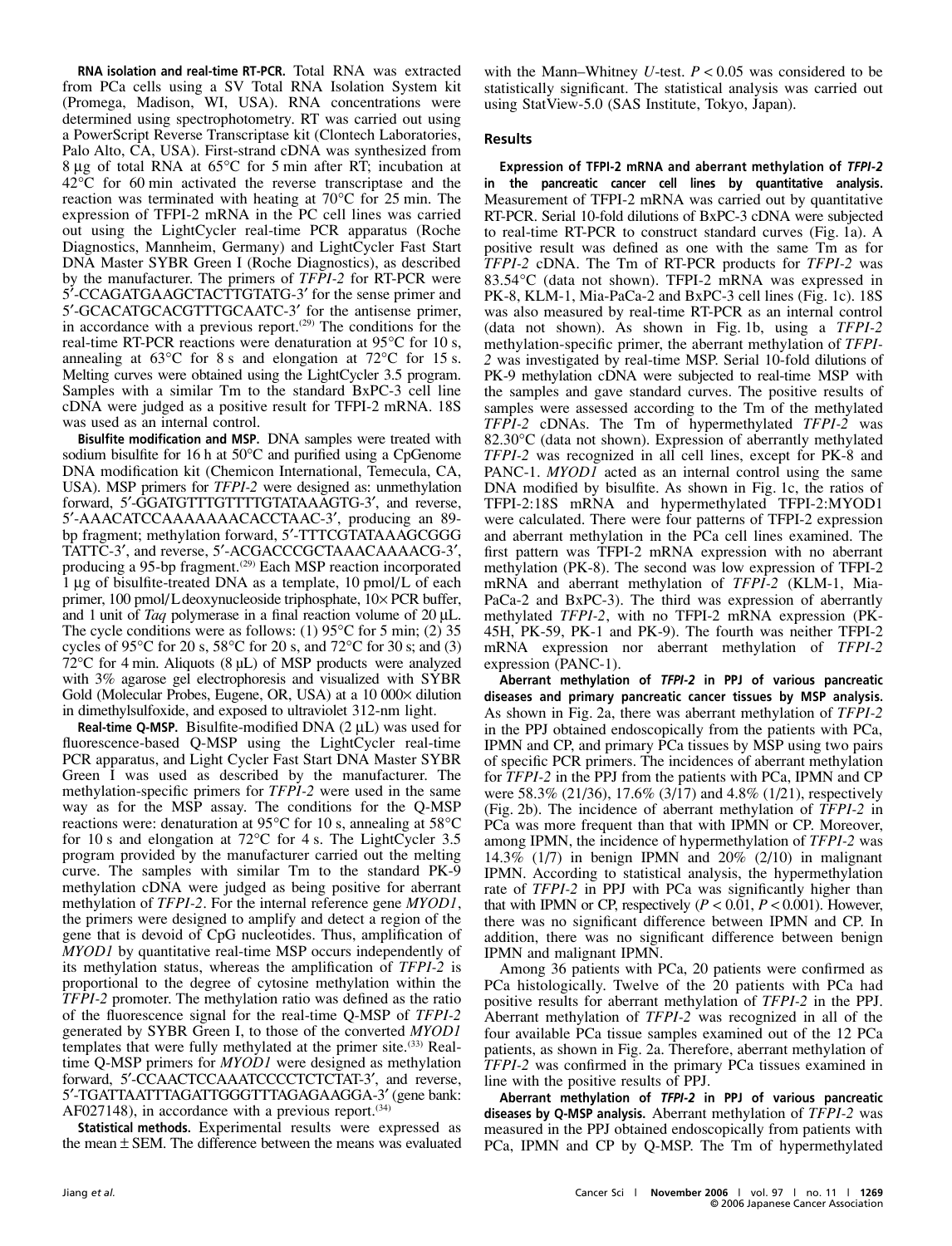

**Fig. 1.** The amplification curves of tissue factor pathway inhibitor 2 (TFPI-2) mRNA expression and *TFPI-2* aberrant methylation in the pancreatic cancer cell lines by quantitative analysis. (a) Serial 10-fold dilutions of the BxPC-3 cDNA gave the standard curves. The positive results of samples were judged according to the same melting temperatures and similar melting curves as the *TFPI-2* cDNAs. TFPI-2 mRNA was expressed in KLM-1, Mia-PaCa-2, PK-8 and BxPC-3 cell lines. (b) Serial 10-fold dilutions of the PK-9 methylation cDNA gave the standard curves. The positive results of samples were judged according to the same melting temperature and a similar melting curve as the methylated *TFPI-2* cDNAs. The aberrant methylation of *TFPI-2* was detected in KLM-1, Mia-PaCa-2, PK-45H, PK-59, PK-1, PK-9 and BxPC-3 cell lines. (c) The ratios of TFPI-2:18S mRNA and hypermethylated *TFPI-2*:*MYOD1* in pancreatic cancer cell lines were compared. The expression of TFPI-2 mRNA showed an inverse correlation to the aberrant methylation of *TFPI-2* by real-time analysis.

*TFPI-2* was 82.30°C (data not shown). The ratios of hypermethylated *TFPI-2*:*MYOD1* in the PPJ of PCa, IPMN and CP were calculated (Fig. 3a). The ranges of the data for PCa, IPMN and CP were from 0.005 to 27.84, from 0 to 4.5 and from 0 to 6.82, respectively. The mean ratios of hypermethylated *TFPI-*2: $\hat{M}YOD1$  in the PPJ of PCa, IPMN and CP were  $6.62 \pm 7.20$ ,  $0.58 \pm 1.02$  and  $1.28 \pm 1.73$ , respectively. However, the mean ratio of aberrantly methylated *TFPI-2*:*MYOD1* in the PPJ was  $0.136 \pm 0.07$  in benign IPMN and  $0.884 \pm 0.42$  in malignant IPMN. In addition, it was  $4.827 \pm 2.191$  for the PCa patients with liver metastasis. The hypermethylation ratio of *TFPI-2*:*MYOD1* in PCa was significantly higher than that in IPMN  $(P < 0.01)$  or CP ( $P < 0.05$ ). There was no significant difference between IPMN and CP. There was also no significant difference between benign IPMN and malignant IPMN.

To improve the diagnostic accuracy, in accordance with the receiver operating characteristic curve analysis method, 2.5 was selected to be a suitable cut-off value in this study (Fig. 3b). Using this cut-off value, the aberrant methylation of *TFPI-2* in PCa, IPMN and CP was 62.1% (18/29), 5.9% (1/17) and 14.3% (3/21), respectively (Fig. 3c). The incidence of *TFPI-2* methylation was  $0\%$  (0/7) in benign IPMN and 10% (1/10) in malignant IPMN. The incidence of hypermethylated *TFPI-2* in the PPJ of PCa was significantly higher than that of IPMN (*P <* 0.001) or CP  $(P < 0.001)$ . There was no significant difference between IPMN and CP. In addition, there was no significant difference between benign IPMN and malignant IPMN.

**Correlation of the aberrant methylation of** *TFPI-2* **in PPJ with the clinicopathological parameters of pancreatic carcinoma between MSP and Q-MSP.** We evaluated the aberrant methylation of *TFPI-2* in the PPJ aspirated endoscopically by MSP and Q-MSP and compared the results with the clinicopathological parameters of PCa (Table 2). The incidence of *TFPI-2* hypermethylation was 83.3% (5/6) in stages I + II + III and 53.3% (16/30) in stages

**Table 2. Comparison of clinicopathological factors with pancreatic carcinoma patients for aberrant methylation of tissue factor pathway inhibitor 2 (***TFPI-2***) in pure pancreatic juice**

|                                          | MSP positive |      | Q-MSP positive |      |
|------------------------------------------|--------------|------|----------------|------|
| Clinicopathological factor               | n            | %    | n              | %    |
| Clinical stage                           |              |      |                |      |
| $1 + 11 + 111$                           | 5/6          | 83.3 | 3/6            | 50.0 |
| $IVA + IVb$                              | 16/30        | 53.3 | 26/30          | 86.7 |
| TS                                       |              |      |                |      |
| $1 + 2 + 3$                              | 19/33        | 57.6 | 27/33          | 81.8 |
| 4                                        | 2/3          | 66.7 | 2/3            | 66.7 |
| Location                                 |              |      |                |      |
| н                                        | 11/16        | 68.8 | 14/16          | 87.5 |
| В                                        | 10/16        | 62.5 | 13/16          | 87.5 |
| Т                                        | 0/4          | 0    | 2/4            | 50.0 |
| Histological type                        |              |      |                |      |
| G1                                       | 3/4          | 75.0 | 4/4            | 100  |
| G <sub>2</sub>                           | 6/11         | 54.5 | 6/11           | 54.5 |
| G3                                       | 2/6          | 33.3 | 6/6            | 100  |
| Live metastasis age (years) <sup>+</sup> |              |      |                |      |
| $50$                                     | 2/3          | 66.7 | 3/3            | 100  |
| $50 \le 60$                              | 7/12         | 58.3 | 8/12           | 66.7 |
| $60 \le 70$                              | 4/8          | 50   | 8/8            | 100  |
| >70                                      | 8/13         | 61.5 | 10/13          | 76.9 |

† Quantitative MSP (Q-MSP) for liver metastasis versus methylationspecific polymerase chain reaction (MSP) for liver metastasis (*P* < 0.05). No *P*-values were significant. B, body; G1, well-differentiated; G2, moderately differentiated; G3, poorly differentiated; H, head; T, tail; TS, tumor size.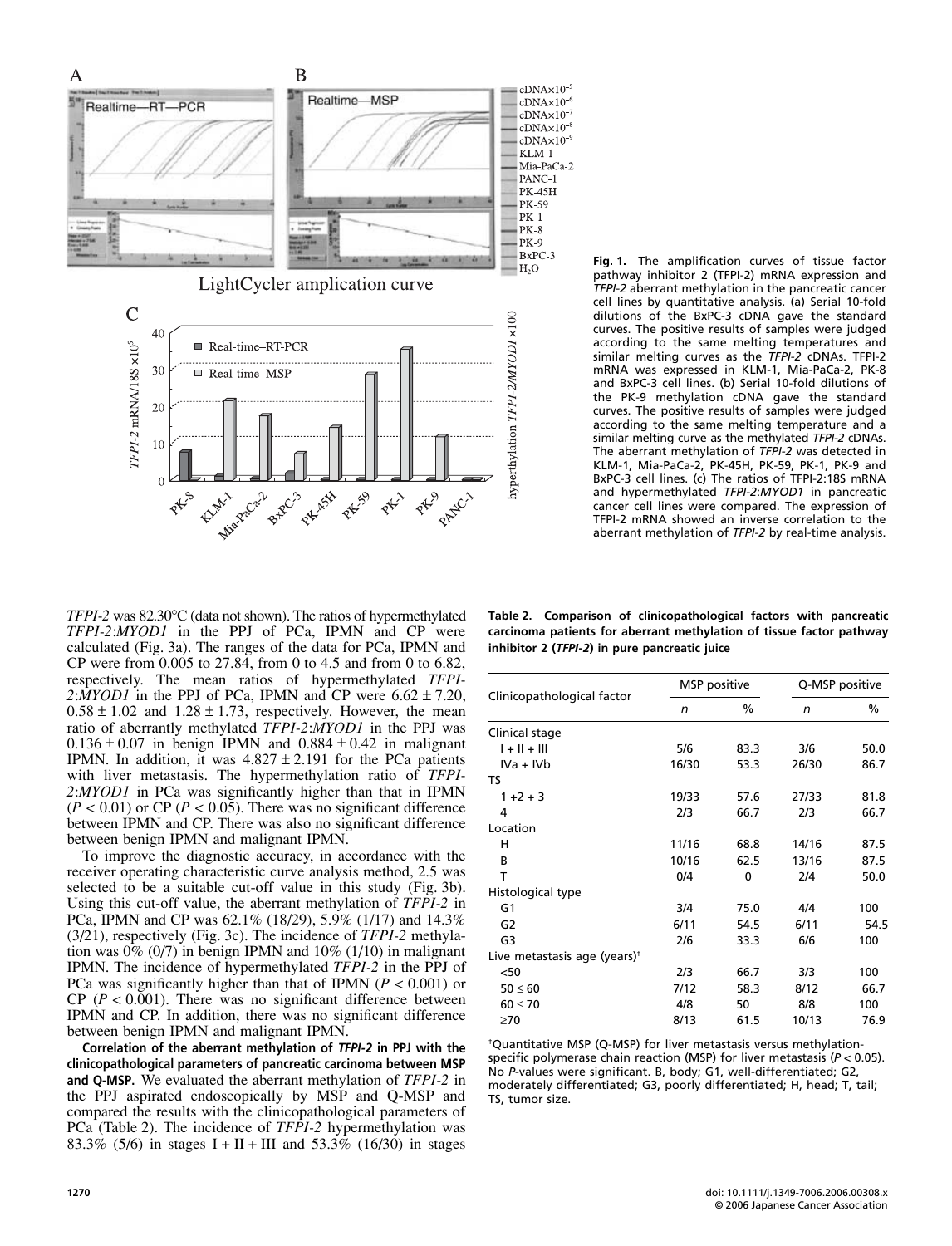

**Fig. 2.** Detection of the aberrant methylation of tissue factor pathway inhibitor 2 (*TFPI-2*) in pure pancreatic juice (PPJ) from the patients with pancreatic adenocarcinoma (PCa), intraductal papillary mucinous neoplasm (IPMN) and chronic pancreatitis (CP), and primary PCa tissues by methylation-specific polymerase chain reaction (MSP) analysis. (a) Using methylation and unmethylation specific primers, the 95-bp methylated PCR product and 89-bp unmethylated PCR product were detected in the PPJ from patients with PCa, IPMN and CP, and primary PCa tissues. (b) The aberrant methylation rate of *TFPI-2* in PCa, IPMN and CP was 58.3% (21/36), 17.6% (3/17) and 4.8% (1/21), respectively. The hypermethylation rate of *TFPI-2* was 14.3% (1/7) in benign IPMN and 20% (2/10) in malignant IPMN. The hypermethylation rate of *TFPI-2* in PCa was significantly higher than that in IPMN or CP, respectively (*P <* 0.01, *P* < 0.001).

IVa + IVb by MSP, whereas it was  $50\%$  (3/6) in stages I  $+ II + III$  and 86.7% (26/30) in stages IVa + IVb by Q-MSP. There was no significant difference between stages  $I + II + III$  and stages IVa + IVb. However, the aberrant methylation of *TFPI-2* in the PPJ from the PCa patients with liver metastasis was extremely high (up to  $100\%$  [6/6]) by O-MSP. The sensitivity, specificity and efficiency of liver metastasis with *TFPI-2* methylation were 33.3%, 35.7% and 35.3% by MSP, whereas they were 100%, 27.6% and 40.0% by Q-MSP. Q-MSP was better than MSP for detecting liver metastasis  $(P < 0.05)$ . In contrast, there was no significant difference between *TFPI-2* hypermethylation by MSP and Q-MSP assay, and tumor size, tumor location, histological type or age, respectively.

### **Discussion**

We have shown aberrant methylation in the promoter region of *TFPI-2* in various pancreatic diseases and PCa cell lines. A relative decrease of TFPI-2 mRNA synthesis was demonstrated in this study in 44.4% of PCa cell lines using a real-time RT-PCR assay. Real-time RT-PCR is a sensitive and reproducible method, compared with Northern blot analysis, semiquantitative RT-PCR and competitive RT-PCR. There were four patterns for the expression of TFPI-2 mRNA and hypermethylated *TFPI-2* in the PCa cell lines examined. The expression of TFPI-2 mRNA was inversely proportional to that of aberrantly methylated *TFPI-2* in most of the PCa cell lines examined. These results suggest that hypermethylation of *TFPI-2* is involved in silencing TFPI-2



**Fig. 3.** Aberrant methylation of tissue factor pathway inhibitor 2 (*TFPI-2*) in pure pancreatic juice (PPJ) from patients with pancreatic adenocarcinoma (PCa), intraductal papillary mucinous neoplasm (IPMN) and chronic pancreatitis (CP) by real-time methylation-specific polymerase chain reaction (MSP) analysis. (a) The ratio of hypermethylated *TFPI-2*:*MYOD1* in PCa, IPMN and CP was 6.62 ± 7.20, 0.58 ± 1.02 and  $1.28 \pm 1.73$ , respectively. The hypermethylation in PCa was significantly higher than that in IPMN (*P <* 0.01) or CP (*P <* 0.05). There was no significant difference between IPMN and CP. (b) The receiver operating characteristic curve of *TFPI-2* methylation in PCa diagnosis from the other pancreatic diseases. The suitable cut-off value was selected as 2.5. FPR, false positive rate; TPR, true positive rate. (c) Using 2.5 as a suitable cut-off value, the aberrant methylation rates of *TFPI-2* in PCa, IPMN and CP was 62.1% (18/29), 5.9% (1/17) and 14.3% (3/21), respectively. The incidence of hypermethylation for *TFPI-2* in PCa was significantly higher than that in IPMN (*P <* 0.001) or CP (*P <* 0.001).

mRNA in the PCa cell lines. However, neither TFPI-2 mRNA nor hypermethylated *TFPI-2* was detected in the PANC-1 cell line. These findings suggest that besides methylation, there were other mechanisms involved in silencing TFPI-2 mRNA in the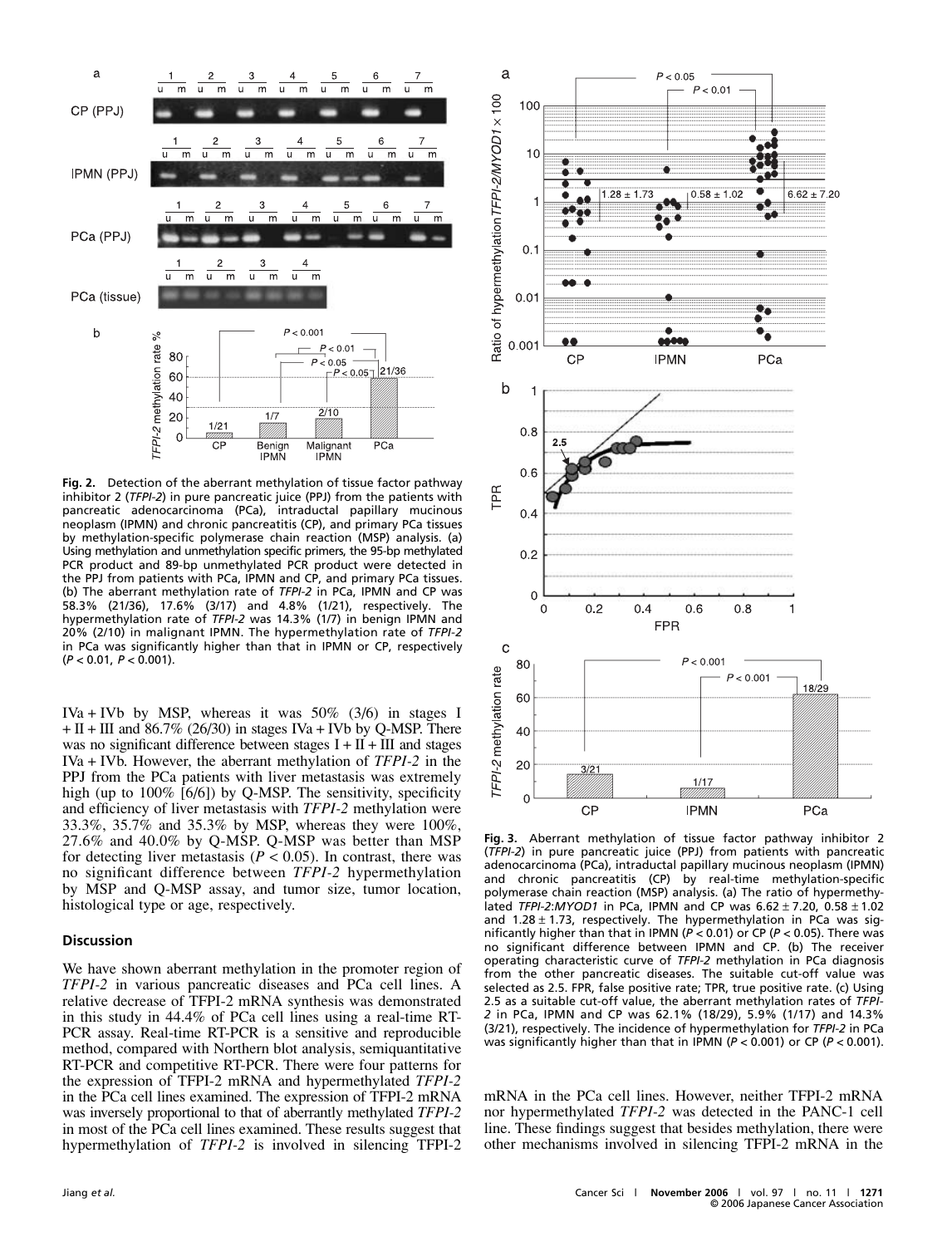PANC-1 cell line. Besides aberrant methylation, there are many mechanisms involved in silencing tumor genes, such as deletion, mutation, histone deacetylation and phosphorylation. It is known that the mechanisms of *TFPI-2* silencing are related to hypermethylation, histone deacetylation and the Ras/Raf/MEK/ ERK pathway.<sup>(27,35-37)</sup>

Characterization of the tumor-related genes silenced or activated by aberrant methylation and their roles in human tumorigenesis may afford significant insight into the peculiar biology associated with PCa. The aberrant methylation of *TFPI-2* was detected in PPJ from patients with the PCa, IPMN and CP. The hypermethylation of *TFPI-2* in PCa was significantly higher than that in IPMN or CP according to both MSP and Q-MSP assays. These results suggest that the aberrant methylation of *TFPI-2* is actually involved in PCa development and progression, and is related to the silencing of TFPI-2 mRNA expression. Because the MSP results for *TFPI-2* hypermethylation in PCa were significantly higher than those in IPMN and CP, the MSP assay can be useful in the diagnosis of PCa. The aberrant methylation of *TFPI-2* in PCa by real-time MSP assay was not significantly higher than that by MSP analysis.

Tissue factor pathway inhibitor 2 suppresses the degradation of ECM and reduces tumor invasion as a serine proteinase inhibitor. Silencing *TFPI-2* causes the loss of its original functions. Rollin *et al*. reported that decreased *TFPI-2* gene expression and *TFPI-2* hypermethylation are more frequently associated with advanced stages of non-small cell lung cancer, and that the *TFPI-2* gene promoter is more frequently hypermethylated in patients with lymph node metastases.<sup>(38)</sup> However, Konduri *et al.* showed that TFPI-2 mRNA is more highly expressed in low-grade gliomas than in high-grade gliomas.<sup> $(35,37)$ </sup> We showed that the aberrant methylation rate of *TFPI-2* in the PPJ was 100% (6/6), as observed in PCa patients with liver metastasis, and 86.7%  $(26/30)$  in stages IVa + IVb of PCa by Q-MSP assay. The hypermethylation of *TFPI-2* in the PPJ is thought to be one of the most sensitive markers in the diagnosis of liver metastasis from PCa. It may be used as a predictor of cancer progression and to speculate about prognosis using an endoscopically feasible approach.

There are many hypermethylated genes involved in the course of PCa development, such as *SARP2*, *ppENK*, *cyclin D2*, *NTPX2* and *CLDN5*.<sup>(11,39–41)</sup> The incidence of aberrant promoter methylation of *Cyclin D2* in PCa and IPMN was 65.1% (71/ 109) and 50% (23/46), respectively.<sup> $(40)$ </sup> The hypermethylation of *SARP2*, *NTPX2* and *CLDN5* in PCa, IPMN and CP was 75%, 85% and 5%, 71%, 53% and 32%, and 26%, 47% and 16%, respectively (unpublished data). Compared with these genes, the aberrant methylation of *TFPI-2* is more specific to PCa. Sato *et al*. reported that the hypermethylated *TFPI-2* was detected in 57% of PPJ obtained at operation of PCa patients, and in 0% of benign pancreatic disorder patients.<sup>(39)</sup> Therefore, the detection of aberrantly methylated *TFPI-2* in PPJ may be used in the diagnosis of PCa, especially in the differential diagnosis of benign and malignant pancreatic diseases.

## **References**

- 1 Bramhall SR, Allum WH, Jones AG, Allwood A, Cummins C, Neoptolemos JP. Treatment and survival in 13 560 patients with pancreatic cancer, and incidence of the disease, in the West Midlands: an epidemiological study. *Br J Surg* 1995; **82**: 111–15.
- 2 Jemal A, Murray T, Samuels A, Ghafoor A, Ward E, Thun MJ. Cancer statistics, 2003. *CA Cancer J Clin* 2003; **53**: 5–26.
- 3 Fernandez E, La Vecchia C, Porta M, Negri E, Lucchini F, Levi F. Trends in pancreatic cancer mortality in Europe, 1955–89. *Int J Cancer* 1994; **57**: 786–92.
- 4 Parkin DM, Bray FI, Devesa SS. Cancer burden in the year 2000: the global picture. *Eur J Cancer* 2001; **37** (Suppl. 8): S4–66.

Intraductal papillary mucinous neoplasm showed a broad spectrum of cytological and architectural atypia, ranging from benign (hyperplasia and adenoma) to malignant (carcinoma), and may be considered as a precancerous lesion. In the present study, IPMN was divided into benign and malignant groups under diagnostic criteria. Although our data showed that the aberrant methylation rate of *TFPI-2* in malignant IPMN was slightly higher than that in benign IPMN, there was no significant difference between them (Fig. 2b). In contrast, Sato *et al.*<sup>(29)</sup> divided IPMN into two groups according to histological grade: those classified as adenoma and borderline (low-grade IPMN) and those classified as *in situ* carcinoma (high-grade IPMN). This classification of IPMN was not different from ours. High-grade IPMN were nearly IPMN-derived carcinoma. They reported that aberrant methylation of *TFPI-2* was detected at a significantly higher frequency in high-grade IPMN than in low-grade IPMN  $(85\% \text{ vs } 17\% \text{ : } P = 0.0002)$  by MSP. In our study, low incidence of *TFPI-2* methylation in the PPJ from both benign and malignant IPMN groups by both MSP and Q-MSP suggests that the cause of the low incidence of *TFPI-2* methylation was that no IPMC manifested histologically in the malignant IPMN group. Moreover, the aberrant methylation rate of *TFPI-2* in the PPJ was 100% (6/ 6) in the PCa patients with liver metastasis, and 86.7% (26/30) in stage IVa  $+$  IVb of PCa by Q-MSP. These results indicate that aberrant methylation of *TFPI-2* may be specific to PCa and later events in the progression of PCa.

In the present study, we compared the clinical usefulness of aberrant methylation of *TFPI-2* in the PPJ for the diagnosis of PCa for between MSP and Q-MSP. Using the *MYOD1* gene as an internal reference, 2.5 was selected as a suitable cut-off value for the ratio of *TFPI-2*:*MYOD1* under receiver operator characteristic curve analysis with Q-MSP. The incidence of *TFPI-2* hypermethylation was 83.3% in stages I–III and 53.3% in stage IV by MSP, whereas it was 50% in stages I–III and 86.7% in stage IV by Q-MSP. There was no statistical significance between MSP and Q-MSP. These results suggest that Q-MSP was not always superior to MSP for clinical utility in the diagnosis and progression of PCa. In addition, the MSP method for the aberrant methylation of TFPI-2 in the PPJ was simple and convenient and useful for the diagnosis of PCa.

In conclusion, we have shown that hypermethylation of *TFPI-2* in the PPJ was detected in 58.3% ( $2\overline{1}/36$ ) of PCa, 17.6% (3/ 17) of IPMN and  $4.8\%$  (1/21) of CP by MSP assay. The hypermethylation of *TFPI-2* was higher in liver metastasis patients according to Q-MSP assay. Detection of the aberrant methylation of *TFPI-2* in PPJ may be useful in the diagnosis of PCa, especially in the differential diagnosis of benign and malignant pancreatic diseases, and in the progression of PCa using an endoscopically feasible approach.

## **Acknowledgments**

This work was supported in part by Grants-in-Aid from the Ministry of Education, Culture, Sports, Science, and Technology of Japan.

- 5 Neoptolemos JP, Stocken DD, Friess H *et al.* A randomized trial of chemoradiotherapy and chemotherapy after resection of pancreatic cancer. *N Engl J Med* 2004; **350**: 1200–10.
- 6 Sawabu N, Watanabe H, Yamaguchi Y, Ohtsubo K. Serum tumor markers and molecular biological diagnosis in pancreatic cancer. *Pancreas* 2004; **28**: 263–7.
- 7 Ohtsubo K, Watanabe H, Yamaguchi Y *et al.* Abnormalities of tumor suppressor gene *p16* in pancreatic carcinoma: immunohistochemical and genetic findings compared with clinicopathological parameters. *J Gastroenterol* 2003; **38**: 663–71.
- 8 Ha A, Watanabe H, Yamaguchi Y *et al.* Usefulness of supernatant of pancreatic juice for genetic analysis of K-*ras* in diagnosis of pancreatic carcinoma. *Pancreas* 2001; **23**: 356–63.